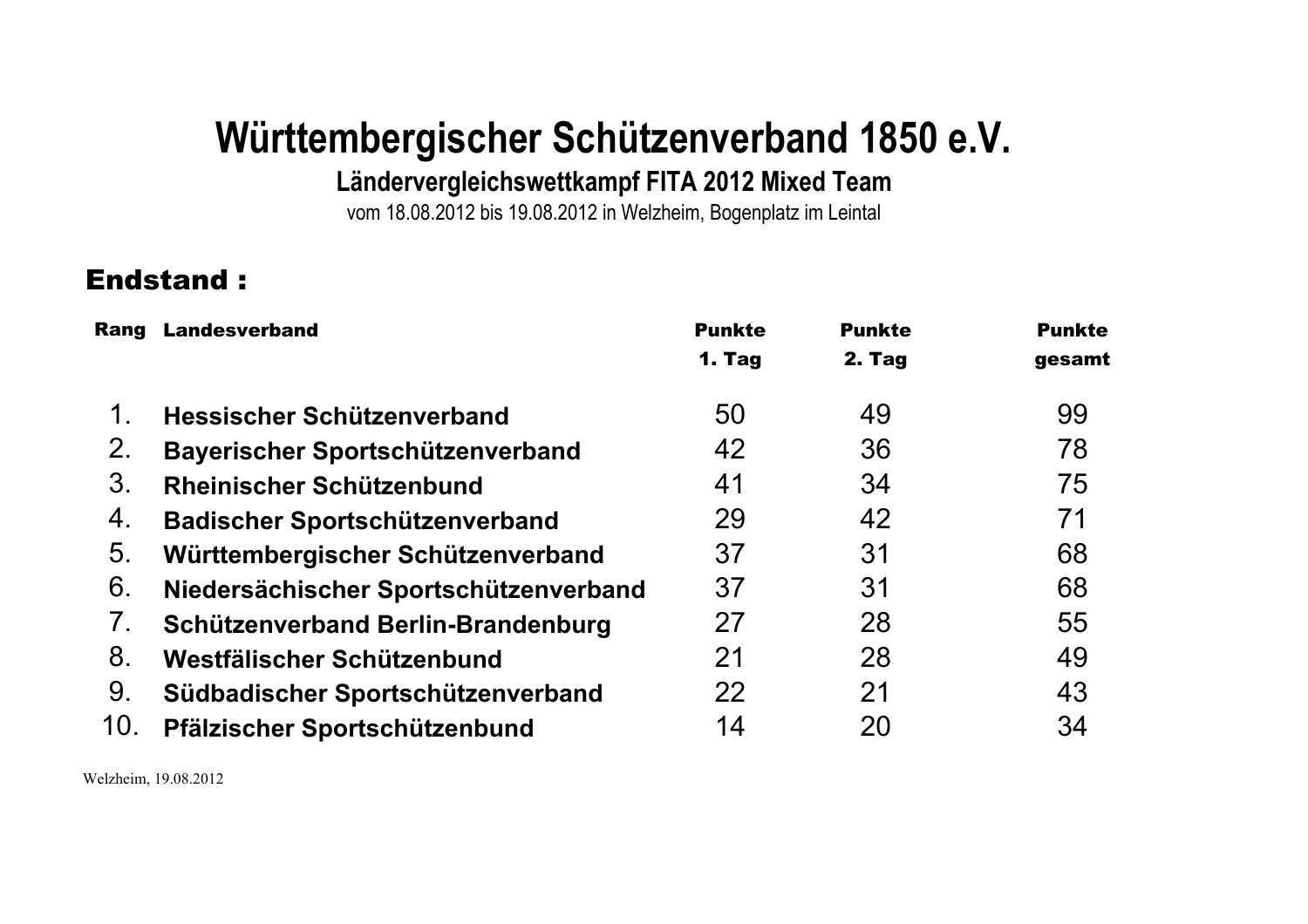Ländervergleichswettkampf 2012 Mixed Team vom 18.08.2012 bis 19.08.2012 tal

| in Welzheim, Bogenplatz im Leinta |  |  |  |
|-----------------------------------|--|--|--|
|-----------------------------------|--|--|--|

|                | <b>Jugend Mixed Team</b> |            |                |                          |            |                |                                       |                                           |            |                |                              |                               |                         |
|----------------|--------------------------|------------|----------------|--------------------------|------------|----------------|---------------------------------------|-------------------------------------------|------------|----------------|------------------------------|-------------------------------|-------------------------|
|                |                          |            |                |                          |            |                |                                       | <b>Startliste 2. Tag Mixed-Wettbewerb</b> |            |                |                              |                               |                         |
| Scheibe        | Runde 1<br>LV            | Ringe      | Scheibe        | Runde 2<br>${\rm LV}$    | Ringe      |                | Scheibe                               | Runde 3<br>LV                             | Ringe      | Scheibe        | Runde 4<br>${\rm LV}$        | Ringe                         |                         |
|                |                          |            |                |                          |            |                |                                       |                                           |            |                |                              |                               |                         |
|                |                          |            | 5              | Rheinland<br>Württemberg | 149<br>133 |                | 5                                     | Rheinland<br>Berlin                       | 141<br>137 | 5              | Rheinland<br>Pfalz           | $\overline{132}$ Gold-<br>138 | Finale                  |
| $\overline{4}$ | Württemberg<br>Westfalen | 141<br>108 | $\overline{4}$ | <b>Bayern</b><br>Berlin  | 119<br>138 |                | 4                                     | Südbaden<br>Pfalz                         | 130<br>132 | $\overline{4}$ | Berlin<br>Südbaden           | 135                           | 147 Bronze-<br>Finale   |
|                |                          |            | $\overline{3}$ | Südbaden<br>Hessen       | 133<br>124 |                | $\mathfrak{Z}$                        | Württemberg<br>Bayern                     | 120<br>126 | $\mathbf{3}$   | Bayern<br>Hessen             | 136                           | 135 um Platz<br>5 und 6 |
| $\overline{2}$ | Baden<br>Pfalz           | 129<br>130 | 2              | Pfalz<br>Niedersachsen   | 142<br>138 |                | 2                                     | Hessen<br>Niesersachsen                   | 136<br>134 | $\sqrt{2}$     | Württemberg<br>Niedersachsen | 132<br>136                    | um Platz<br>7 und 8     |
|                |                          |            |                |                          |            | Platz<br>2.    | Punkte LV<br>10<br>9                  | Pfalz<br>Rheinland                        |            |                | Westfalen<br><b>Baden</b>    | 123<br>130                    | um Platz<br>9 und 10    |
|                |                          |            |                |                          |            | 3.<br>4.<br>5. | 8<br>$\tau$<br>6                      | Berlin<br>Südbaden<br>Hessen              |            |                |                              |                               |                         |
|                |                          |            |                |                          |            | 6.<br>7.<br>8. | 5<br>$\overline{4}$<br>$\overline{3}$ | Bayern<br>Niedersachsen<br>Württemberg    |            |                |                              |                               |                         |
|                |                          |            |                |                          |            | 9.<br>10.      | 2                                     | Baden<br>Westfalen                        |            |                |                              |                               |                         |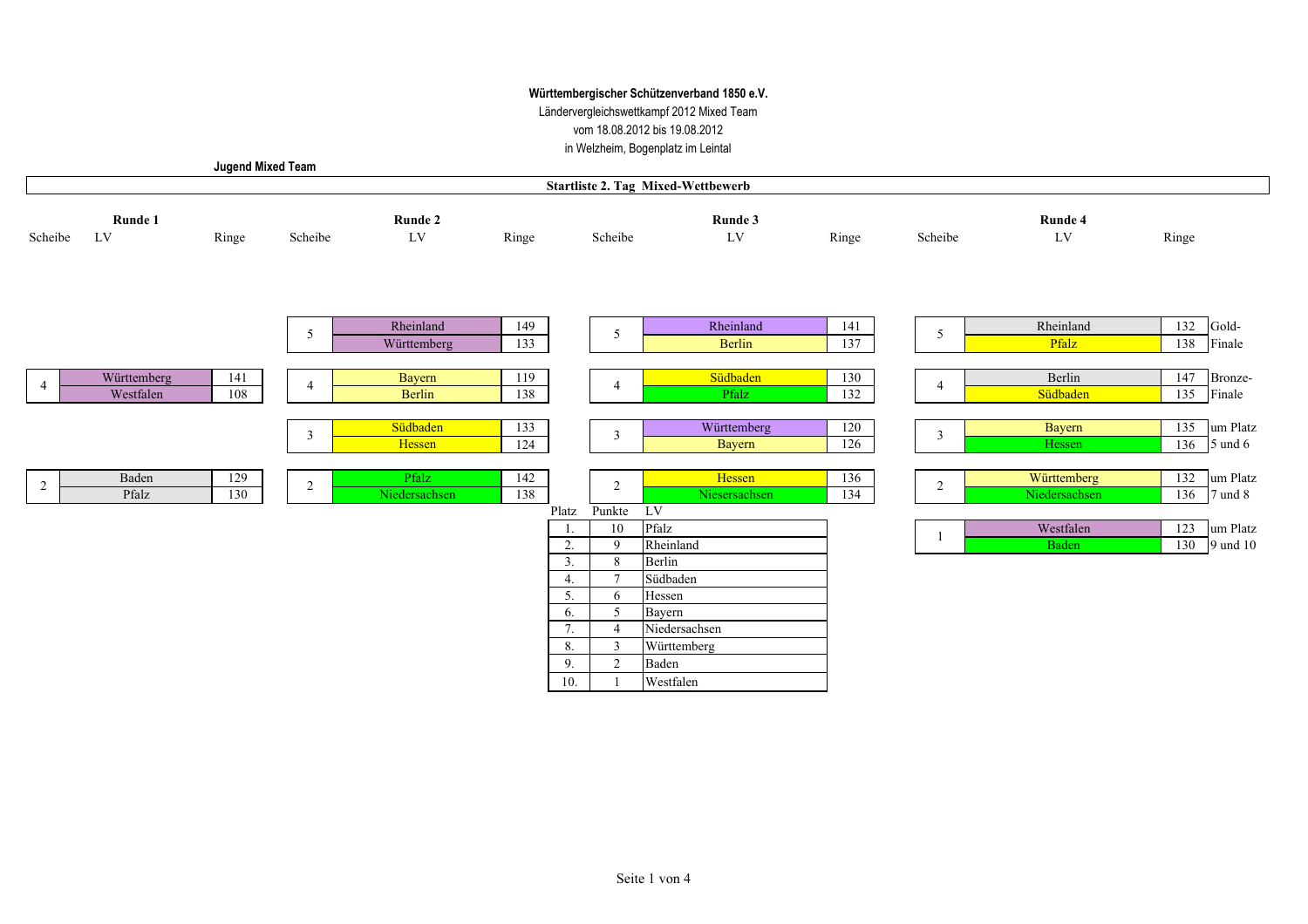Ländervergleichswettkampf 2012 Mixed Team vom 18.08.2012 bis 19.08.2012

in Welzheim, Bogenplatz im Leintal

┑

|  | <b>Compound Mixed Team</b> |
|--|----------------------------|
|--|----------------------------|

| Scheibe         | Runde 1<br>LV | Ringe | Scheibe | Runde 2<br>$\ensuremath{\text{LV}}$ | Ringe |          | Scheibe           | Runde 3<br>$\mathop{\rm LV}$ | Ringe | Scheibe         | Runde 4<br>${\rm LV}$ | Ringe |                      |
|-----------------|---------------|-------|---------|-------------------------------------|-------|----------|-------------------|------------------------------|-------|-----------------|-----------------------|-------|----------------------|
|                 |               |       |         |                                     |       |          |                   |                              |       |                 |                       |       |                      |
|                 |               |       | 6       | Hessen                              | 150   |          | 6                 | Hessen                       | 154   | 6               | Hessen                | 151   | Gold-                |
|                 |               |       |         | Niedersachsen                       | 148   |          |                   | Württemberg                  | 151   |                 | <b>Bayern</b>         |       | 142 Finale           |
|                 | Niedersachsen | 149   |         | Westfalen                           | 146   |          |                   | Südbaden                     | 144   |                 | Württemberg           | 144   | Bronze-              |
| $7\phantom{.0}$ | Berlin        | 130   | $\tau$  | Württemberg                         | 151   |          | $7\phantom{.0}$   | Bayern                       | 150   | $7\phantom{.0}$ | Südbaden              | 142   | Finale               |
|                 |               |       |         |                                     |       |          |                   |                              |       |                 |                       |       |                      |
|                 |               |       |         | Südbaden                            | 150   |          | 8                 | Niedersachsen                | 141   | $\,8\,$         | Westfalen             |       | 145 um Platz         |
|                 |               |       | 8       | Rheinland                           | 140   |          |                   | Westfalen                    | 144   |                 | <b>Baden</b>          |       | $148$ 5 und 6        |
|                 |               |       |         |                                     |       |          |                   |                              |       |                 |                       |       |                      |
| 9               | Baden         | 147   | 9       | Baden                               | 148   |          | 9                 | Rheinland                    | 143   | 9               | Niedersachsen         |       | 128 um Platz         |
|                 | Pfalz         | 145   |         | Bayern                              | 152   |          |                   | Baden                        | 144   |                 | Rheinland             |       | 140 $\sqrt{7}$ und 8 |
|                 |               |       |         |                                     |       | Platz    | Punkte            | $L$ V                        |       |                 |                       |       |                      |
|                 |               |       |         |                                     |       |          | 10                | Hessen                       |       | 10              | Berlin                |       | 139 um Platz         |
|                 |               |       |         |                                     |       | 2.<br>3. | $\mathbf{Q}$<br>8 | Bayern                       |       |                 | Pfalz                 |       | 140 9 und 10         |
|                 |               |       |         |                                     |       | 4.       | $\mathcal{I}$     | Württemberg<br>Südbaden      |       |                 |                       |       |                      |
|                 |               |       |         |                                     |       | 5.       | 6                 | Baden                        |       |                 |                       |       |                      |
|                 |               |       |         |                                     |       | 6.       | -5                | Westfalen                    |       |                 |                       |       |                      |
|                 |               |       |         |                                     |       | 7.       |                   | Rheinland                    |       |                 |                       |       |                      |
|                 |               |       |         |                                     |       | 8.       | 3                 | Niedersachsen                |       |                 |                       |       |                      |
|                 |               |       |         |                                     |       | 9.       | $\overline{2}$    | Pfalz                        |       |                 |                       |       |                      |
|                 |               |       |         |                                     |       | 10.      |                   | Berlin                       |       |                 |                       |       |                      |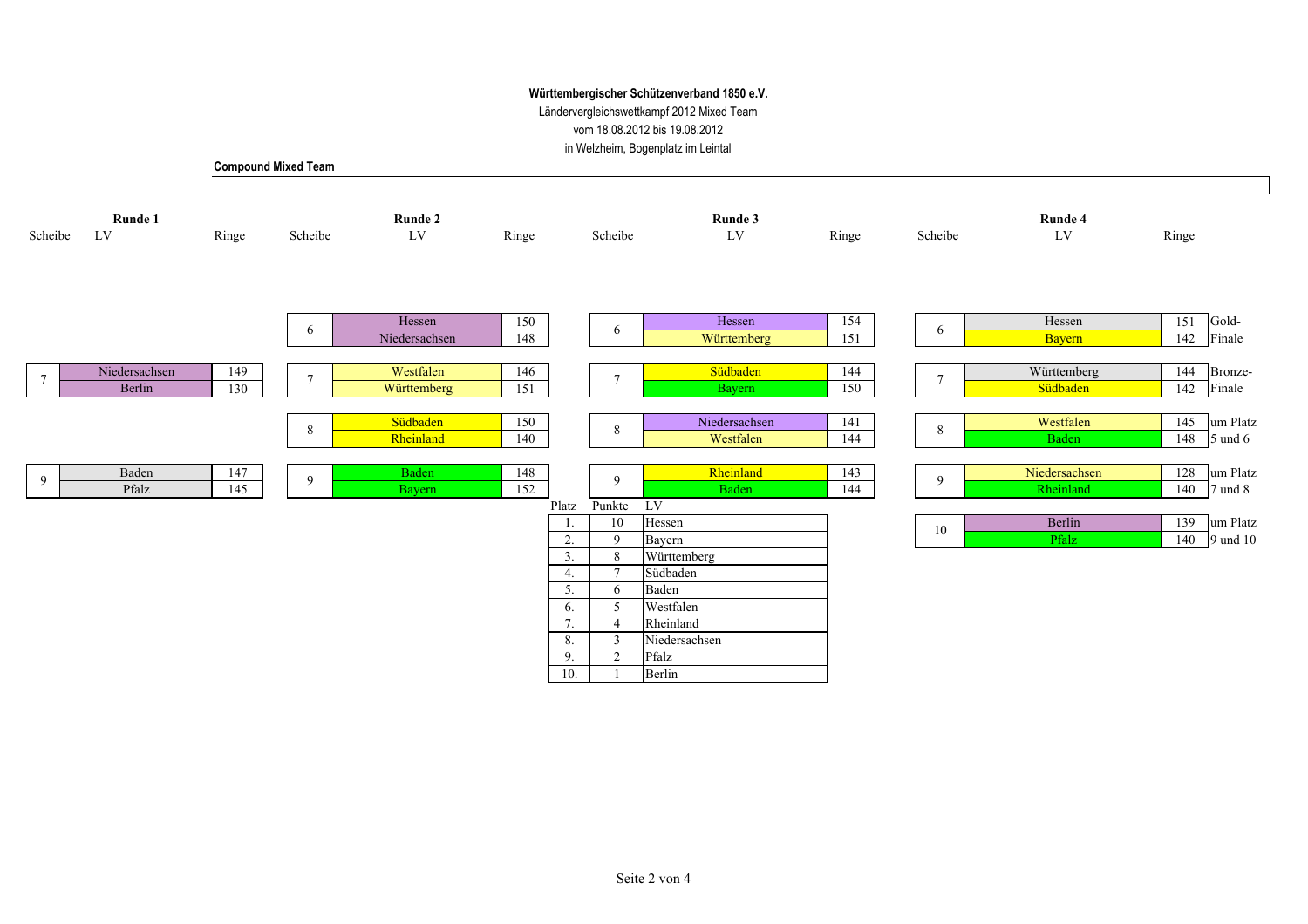Ländervergleichswettkampf 2012 Mixed Team vom 18.08.2012 bis 19.08.2012 in Welzheim, Bogenplatz im Leintal

Recurve Mixed Team

 $\Gamma$ 

|         | <b>Startliste 2. Tag Mixed-Wettbewerb</b> |         |         |                         |       |         |                 |            |                           |
|---------|-------------------------------------------|---------|---------|-------------------------|-------|---------|-----------------|------------|---------------------------|
|         | Runde 1                                   |         |         | Runde 2                 |       |         | Runde 3         |            |                           |
| Scheibe | ${\rm LV}$                                | Ringe   | Scheibe | LV                      | Ringe | Scheibe | ${\rm LV}$      | Ringe      |                           |
|         |                                           |         | 11      | Niedersachsen 1         | 137   | 11      | Niedersachsen 1 | 135        |                           |
|         |                                           |         |         | Niedersachsen 2         | 112   |         | Westfalen2      | 138        |                           |
| 12      | Niedersachsen 2                           | 132     | 12      | Bayern 1                | 129   | 12      | Hessen 2        | 133        |                           |
|         | Südbaden 2                                | 125     |         | Westfalen 2             | 134   |         | Baden 1         | 138        |                           |
|         |                                           |         |         | Hessen 2                | 134   |         | Baden 2         | 120        |                           |
|         |                                           |         | 13      | Württemberg 1           | 122   | 13      | Berlin2         | 132        |                           |
|         |                                           |         |         |                         |       |         |                 |            |                           |
| $14\,$  | Berlin 1                                  | $121\,$ | 14      | Westfalen 1             | 120   | 14      | Rheinland 2     | 134        |                           |
|         | Westfalen 1                               | 125     |         | Baden 1                 | 132   |         | Hessen 1        | 145        |                           |
|         |                                           |         |         | Württemberg 2           | 132   |         | Niedersachsen 2 | 122        | Fortsetzung nächste Seite |
|         |                                           |         | 15      | Baden 2                 | 140   | 15      | Bayern1         | 142        |                           |
|         |                                           |         |         |                         |       |         |                 |            |                           |
| 16      | Baden 2                                   | 138     | 16      | Rheinland 1             | 128   | 16      | Württemberg 1   | 131        |                           |
|         | Südbaden 1                                | 120     |         | Berlin 2                | 130   |         | Westfalen 1     | 120        |                           |
|         |                                           |         |         |                         |       |         |                 |            |                           |
|         |                                           |         | 17      | Bayern 2<br>Rheinland 2 | 132   | 17      | Württemberg 2   | 136<br>134 |                           |
|         |                                           |         |         |                         | 135   |         | Rheinland 1     |            |                           |
| 18      | Pfalz 2                                   | 135     | 18      | Pfalz 2                 | 108   | $18\,$  | Bayern 2        | 136        |                           |
|         | Pfalz 1                                   | 125     |         | Hessen 1                | 129   |         | Pfalz 2         | 125        |                           |
|         |                                           |         |         |                         |       |         |                 |            |                           |
|         |                                           |         | 19      | Südbaden 2              |       |         |                 |            |                           |
|         |                                           |         |         | Berlin 1                |       |         |                 |            |                           |
|         |                                           |         |         | Südbaden 1              |       |         |                 |            |                           |
|         |                                           |         | 20      | $D.C. 1 - 1$            |       |         |                 |            |                           |

Pfalz 1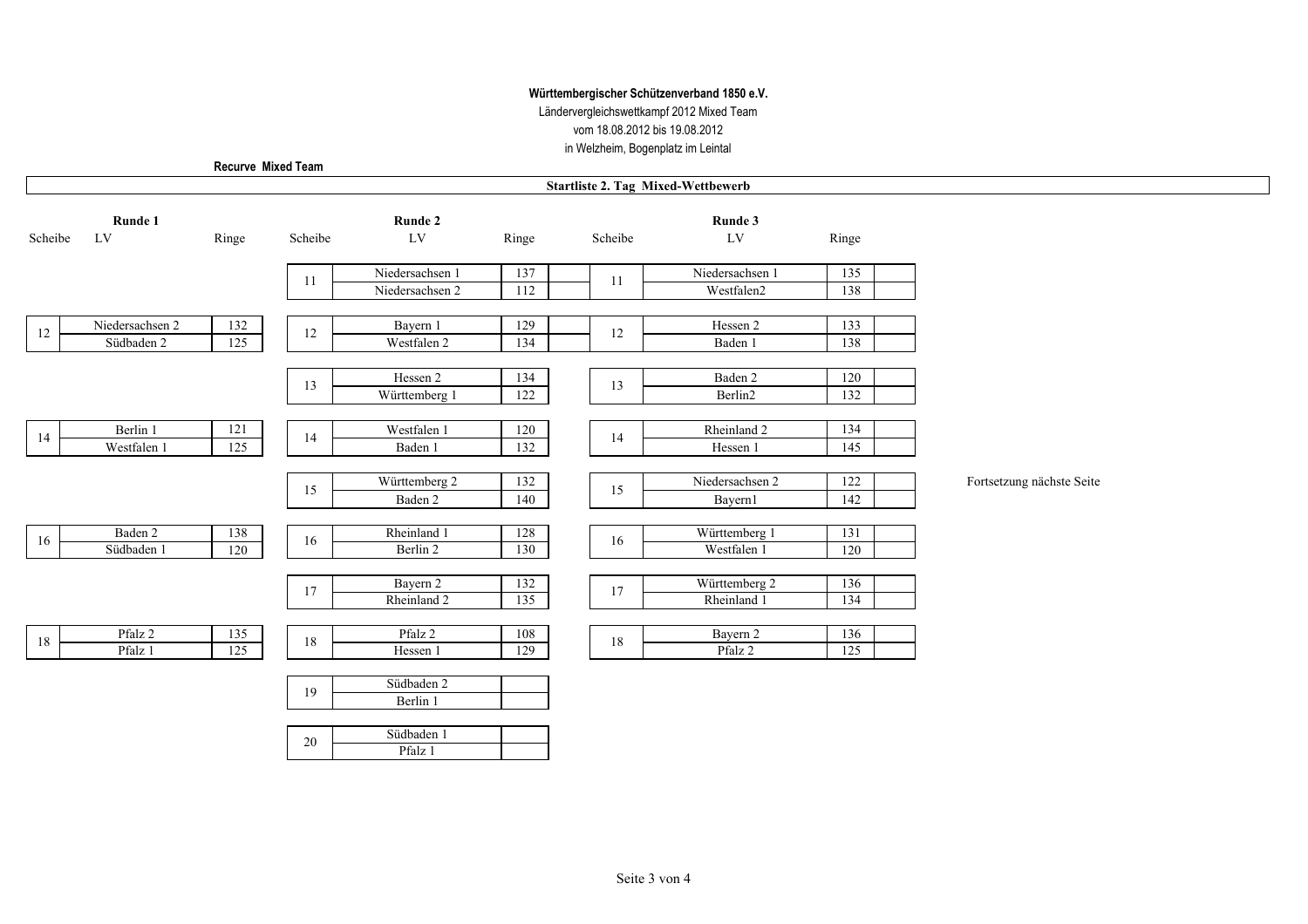Ländervergleichswettkampf 2012 Mixed Team vom 18.08.2012 bis 19.08.2012 in Welzheim, Bogenplatz im Leintal

Recurve Mixed Team

#### **Startliste 2. Tag Mixed-Wettbewerb**

|         | Runde 4         |       |         | Runde 5         |       |                 |                 |                 |                 |
|---------|-----------------|-------|---------|-----------------|-------|-----------------|-----------------|-----------------|-----------------|
| Scheibe | ${\rm LV}$      | Ringe | Scheibe | LV              | Ringe |                 |                 |                 |                 |
| 11      | Westfalen 2     | 127   | 11      | Baden 1         | 136   | 14              |                 |                 | um Platz        |
|         | Baden 1         | 136   |         | Hessen 1        | 136   | 17              |                 |                 | 1 und 2         |
|         |                 |       |         |                 |       |                 |                 |                 |                 |
| 12      | Berlin 2        | 129   | 12      | Westfalen 2     | 137   | Platz           | Mannschaft      |                 | Punkte um Platz |
|         | Hessen 1        | 133   |         | Berlin 2        | 138   |                 | Hessen 1        | 20              | 3 und 4         |
|         |                 |       |         |                 |       | $\overline{2}$  | Baden 1         | 19              |                 |
|         | Niesersachsen 1 | 144   |         | Niedersachsen 1 | 143   | 3               | Berlin 2        | 18              | um Platz        |
| 13      | Hessen 2        | 140   | 13      | Baden 2         | 121   | $\overline{4}$  | Westfalen 2     | 17              | $5$ und $6$     |
|         |                 |       |         |                 |       | 5               | Niedersachsen 1 | 16              |                 |
|         | Baden 2         | 136   |         | Hessen 2        | 127   | 6               | Baden 2         | 15              | um Platz        |
| 14      | Rheinland 2     | 134   | 14      | Rheinland 2     | 133   | $\overline{7}$  | Rheinland 2     | 14              | 7 und 8         |
|         |                 |       |         |                 |       | 8               | Hessen 2        | 13              |                 |
|         | Bayern 1        | 145   |         | Bayern 1        | 137   | 9               | Bayern 1        | 12              | um Platz        |
| 15      | Württemberg 1   | 140   | 15      | Württemberg 2   | 135   | 10              | Württemberg 2   | 11              | 9 und 10        |
|         |                 |       |         |                 |       | 11              | Bayern 2        | 10              |                 |
| 16      | Württemberg 2   | 141   | 16      | Württemberg 1   | 126   | 12              | Württemberg 1   | 9               | um Platz        |
|         | Bayern 2        | 132   |         | Bayern 2        | 138   | $\overline{13}$ | Niedersachsen 2 | 8               | 11 und 12       |
|         |                 |       |         |                 |       | 14              | Rheinland 1     | $7\overline{ }$ |                 |
| 17      | Niedersachsen 2 | 131   | 17      | Niedersachsen 2 | 136   | 15              | Pfalz 2         | 6               | um Platz        |
|         | Westfalen 1     | 119   |         | Rheinland 1     | 124   | 16              | Westfalen 1     | 5               | 13 und 14       |
|         |                 |       |         |                 |       | 17              | Südbaden 2      | $\overline{4}$  |                 |
| 18      | Rheinland 1     | 132   | 18      | Westfalen 1     | 118   | $\overline{18}$ | Südbaden 1      | $\overline{3}$  | um Platz        |
|         | Pfalz 2         | 124   |         | Pfalz 2         | 127   | 19              | Pfalz 1         | $\overline{2}$  | 15 und 16       |
|         |                 |       |         |                 |       | 20              | Berlin 1        | 1               |                 |
|         |                 |       | 19      | Südbaden 2      | 129   |                 |                 |                 | um Platz        |
|         |                 |       |         | Südbaden 1      | 118   |                 |                 |                 | 17 und 18       |
|         |                 |       |         | Berlin 1        | 128   |                 |                 |                 | um Platz        |
|         |                 |       | 20      | Pfalz 1         | 132   |                 |                 |                 | 19 und 20       |
|         |                 |       |         |                 |       |                 |                 |                 |                 |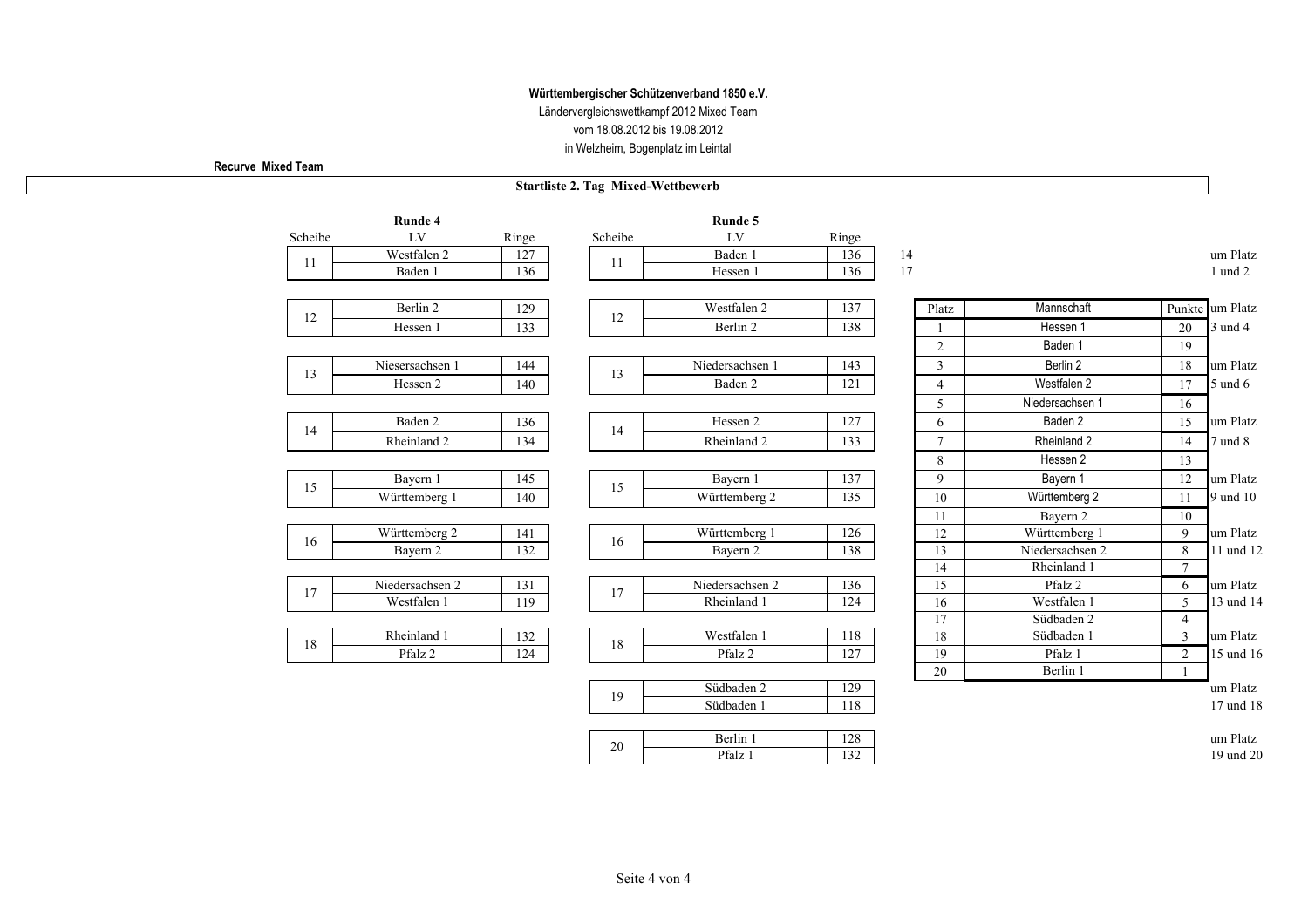## Württembergischer Schützenverband 1850 e.V. Ländervergleichswettkampf 2012 **Bogenschießen FITA Runde** in Welzheim vom 18. August bis 18. August 2012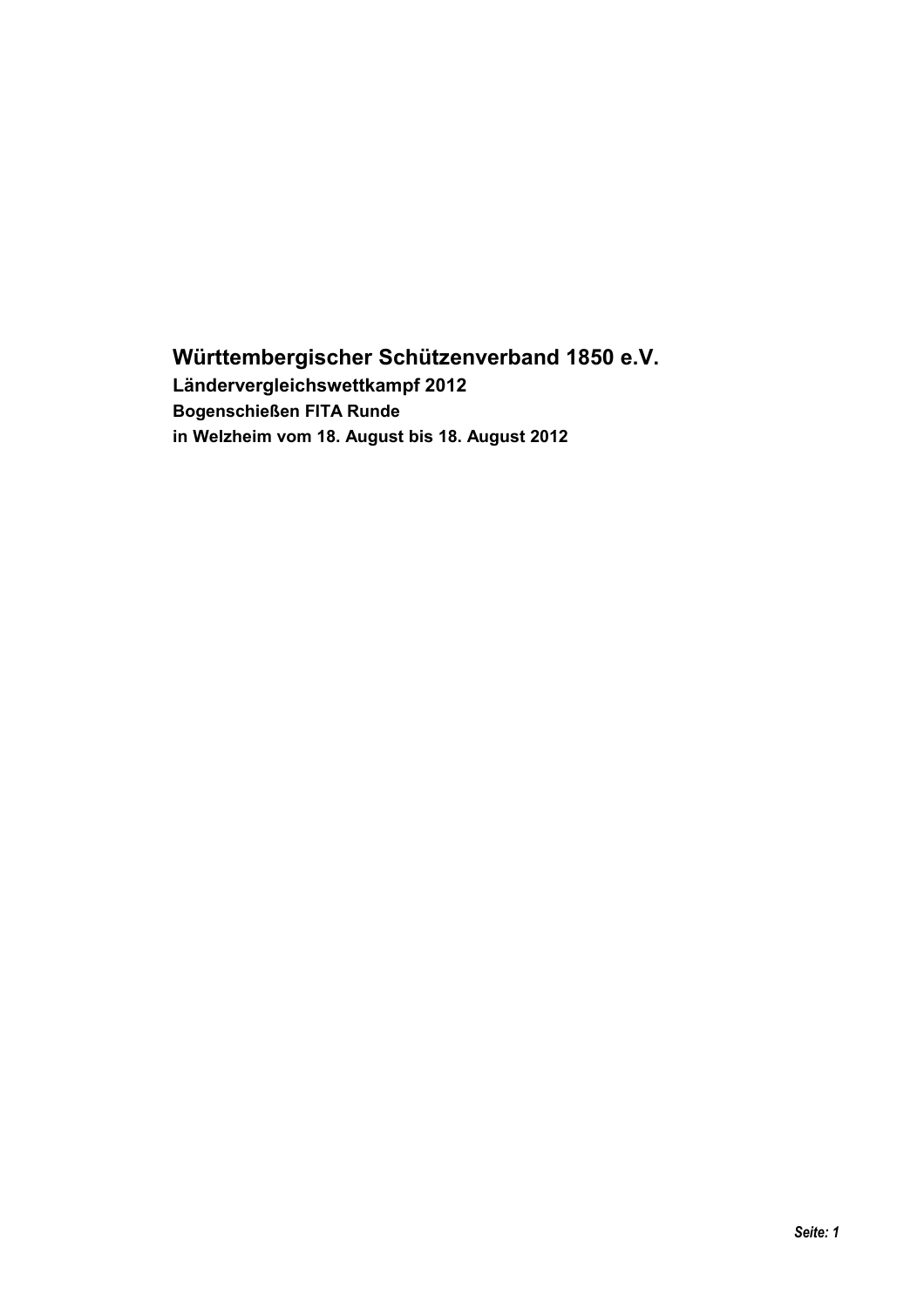### Schützenklasse

## SpO Kennziffer: 6.10.10

| Start Nr Name                    | Verein        | Jahr. Land | 70 m | 70 m | 10" | X'             | Total |
|----------------------------------|---------------|------------|------|------|-----|----------------|-------|
| 8B Weiss, Christian              | Württemberg   | WT         | 330  | 331  | 28  | 11             | 661   |
| 2.<br>10D Rieger, Cedric         | Baden         | BD         | 328  | 332  | 25  | 10             | 660   |
| 3.<br>11A Keib, Heiko            | Niedersachsen | <b>NS</b>  | 328  | 330  | 29  | 9              | 658   |
| 7D Skoeries, Eric<br>4.          | Berlin        | 1992 BL    | 321  | 326  | 22  | 4              | 647   |
| 5.<br>11C Bremer, Tilman         | Rheinland     | 1987 RL    | 323  | 324  | 19  | 3              | 647   |
| 6.<br>8A Hillebrecht, Markus     | Hessen        | HS         | 324  | 322  | 21  | 10             | 646   |
| 7.<br>9B Großmann, Tim           | Westfalen     | WF         | 325  | 315  | 22  | 6              | 640   |
| 8.<br>7B Schaaf, Simeon          | Württemberg   | WT         | 323  | 313  | 17  | 4              | 636   |
| $9$ .<br>7C Nesemann, Simon      | Bayern        | 1991<br>BY | 320  | 311  | 14  | 6              | 631   |
| 10.<br>7A Langkabel, Rick        | Hessen        | <b>HS</b>  | 312  | 315  | 17  | 6              | 627   |
| 10B Winkelmeyer, Lukas<br>11 .   | Westfalen     | WF         | 301  | 311  | 14  | $\mathbf 0$    | 612   |
| 12.<br>11B Langer, Pascal        | Südbaden      | 1993 SB    | 301  | 310  | 14  | 5              | 611   |
| 13.<br>10A Rudolph, Kevin        | Niedersachsen | <b>NS</b>  | 302  | 302  | 14  | 4              | 604   |
| 14.<br>9D Meier, Jens            | Baden         | BD         | 301  | 303  | 10  | 3              | 604   |
| $15$ .<br>8D Timmermanns, Markus | Rheinland     | 1993 RL    | 304  | 299  | 11  | 2              | 603   |
| $16$ .<br>10C Schuster, Andreas  | Pfalz         | 1982 PF    | 290  | 310  | 11  | $\overline{2}$ | 600   |
| 17.<br>8C Wieser, Felix          | Bayern        | 1993 BY    | 295  | 304  | 14  | 3              | 599   |
| 18.<br>9A Gramer, Simon          | Südbaden      | 1994 SB    | 300  | 294  | 9   | $\overline{2}$ | 594   |
| 11D Eichholz, Paul<br>19.        | Berlin        | 1992 BL    | 292  | 285  |     | 3              | 577   |
| $20$ .<br>9C Janson, Maik        | Pfalz         | PF         | 290  | 280  | 6   | $\overline{2}$ | 570   |

#### **Damenklasse**

## SpO Kennziffer: 6.10.11

| Start_Nr Name                    | Verein        | Jahr. Land | 70 m | 70 m | 10" | X'           | Total |
|----------------------------------|---------------|------------|------|------|-----|--------------|-------|
| 1. 12D Poßner, Susanne           | <b>Berlin</b> | 1987 BL    | 319  | 295  | 20  | 8            | 614   |
| 2.<br>12A Aichinger, Amelie      | Bayern        | 1992 BY    | 308  | 304  | 14  | $\mathbf{0}$ | 612   |
| 3.<br>12B Eibeck, Pia            | Hessen        | HS         | 305  | 306  | 16  | 7            | 611   |
| 12C Freimann, Katharina<br>4.    | Niedersachsen | <b>NS</b>  | 302  | 296  | 11  | 3            | 598   |
| 5.<br>16A Niediek, Verena        | Rheinland     | 1984 RL    | 280  | 309  |     | 3            | 589   |
| 15C Thümmler, Jutta<br>6.        | Pfalz         | PF<br>1961 | 307  | 281  | 16  | 5            | 588   |
| 14A Kiesshauer, Gorica           | Bayern        | BY<br>1971 | 289  | 291  | 8   | 3            | 580   |
| 8.<br>14B Sauerwald, Carina      | Hessen        | HS         | 290  | 286  | 11  | 1            | 576   |
| 9.<br>15B Manz, Evelin           | Württemberg   | WT         | 294  | 280  | 11  | 2            | 574   |
| 14C Oswald, Lisa<br>10.          | Rheinland     | 1994 RL    | 274  | 291  | 9   | $\mathbf{0}$ | 565   |
| 15D Wollitzer, Alexandra<br>11.  | Baden         | <b>BD</b>  | 279  | 284  | 8   | 4            | 563   |
| 13D Braun, Verena<br>12 .        | Baden         | <b>BD</b>  | 272  | 288  | 8   | 4            | 560   |
| 16C Disse, Anja<br>13.           | Westfalen     | WF         | 276  | 284  |     | $\bf{0}$     | 560   |
| 16B Valentin, Alina<br>14 .      | Niedersachsen | <b>NS</b>  | 274  | 276  |     |              | 550   |
| 13B Hutt, Sabrina<br>15.         | Württemberg   | WT         | 267  | 279  | 4   | 1            | 546   |
| 16D Mühlfriedel, Doris<br>$16$ . | Südbaden      | 1994 SB    | 271  | 260  | 5   |              | 531   |
| 14D Polej, Stefanie<br>17.       | Südbaden      | 1971 SB    | 285  | 245  | 8   | 3            | 530   |
| 13C Hilbinger, Dagmar<br>18.     | Pfalz         | 1977 PF    | 268  | 259  | 9   | 3            | 527   |
| 19.<br>15A Knaak, Antonia        | Berlin        | 1992 BL    | 263  | 259  |     |              | 522   |
| 20.<br>13A Bartholomäus, Sabine  | Westfalen     | WF         | 252  | 241  | 7   | 0            | 493   |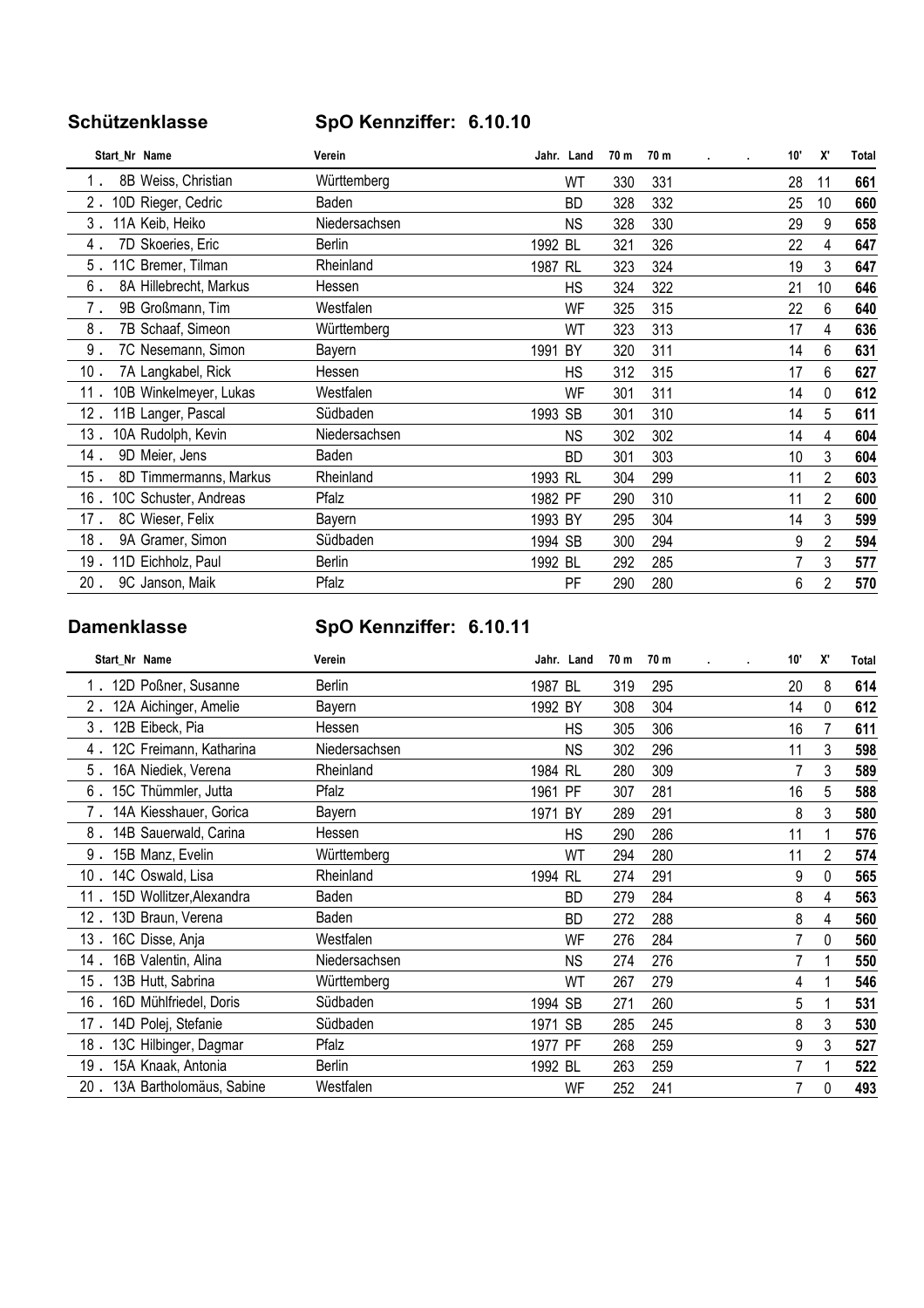#### Jugendklasse

#### SpO Kennziffer: 6.10.30. QUALIFIKATIONSRUNDE

|    | Start Nr Name          | Verein        |         | Jahr. Land | 60m | 60 m |  | 10' | X' | Total |
|----|------------------------|---------------|---------|------------|-----|------|--|-----|----|-------|
|    | 1D Schmitz, Carlo      | Rheinland     | 1996 RL |            | 347 | 337  |  | 41  |    | 684   |
| 2. | 1C Mayr, Andreas       | Bayern        | 1997 BY |            | 329 | 325  |  | 23  | 8  | 654   |
| 3. | 2C Rheinheimer, Marcel | Pfalz         | 1995 PF |            | 315 | 323  |  | 25  | 9  | 638   |
| 4. | 1B Reusch, Adrian      | Württemberg   |         | WT         | 320 | 317  |  | 28  | 9  | 637   |
| 5. | 3B Lieke, Fabian       | Niedersachsen |         | <b>NS</b>  | 316 | 319  |  | 21  |    | 635   |
| 6. | 2A Thoma, Oliver       | Südbaden      | 1995 SB |            | 314 | 312  |  | 15  | 5  | 626   |
|    | 1A Löhr, Philipp       | Hessen        |         | HS         | 302 | 311  |  | 14  | 3  | 613   |
| 8. | 3C Weiß, Jakob         | Berlin        | 1996 BL |            | 302 | 302  |  | 13  | 5  | 604   |
| 9. | 3A Tschall, Patrick    | Baden         |         | <b>BD</b>  | 272 | 276  |  | 5   | 2  | 548   |
| 10 | 2B Märten, Jan         | Westfalen     |         | WF         | 269 | 270  |  | 8   |    | 539   |

## Jugendklasse weibl.

## SpO Kennziffer: 6.10.31

|     | Start Nr Name           | Verein        |         | Jahr. Land | 60 m | 60 m |  | 10' | X'       | Total |
|-----|-------------------------|---------------|---------|------------|------|------|--|-----|----------|-------|
|     | 6C König, Josefine      | Berlin        | 1995 BL |            | 306  | 313  |  | 14  | 3        | 619   |
| 2.  | 6B Heise, Friedericke   | Niedersachsen |         | <b>NS</b>  | 300  | 312  |  | 9   | 4        | 612   |
| 3.  | 5A Gramer, Sarah        | Südbaden      | 1997 SB |            | 306  | 296  |  | 14  | 3        | 602   |
| 4.  | 6A Kroppen, Michelle    | Rheinland     | 1996 RL |            | 298  | 302  |  | 11  | 2        | 600   |
| 5.  | 4A Weinmeister, Vanessa | Hessen        |         | НS         | 298  | 299  |  | 14  | 5        | 597   |
| 6.  | 5B Heitmann, Inga       | Westfalen     |         | WF         | 293  | 290  |  | 6   | 0        | 583   |
| 7.  | 5D Klefenz, Talia       | Baden         |         | <b>BD</b>  | 270  | 294  |  | 8   | 3        | 564   |
| 8.  | 4C Schmidt, Katharina   | Bayern        | 1996 BY |            | 277  | 283  |  | 10  | $\Omega$ | 560   |
| 9.  | 5C Kuntz, Lea           | Pfalz         | 1997 PF |            | 273  | 280  |  | 9   | 3        | 553   |
| 10. | 4B Weller, Lara         | Württemberg   |         | W٦         | 269  | 278  |  |     |          | 547   |
|     |                         |               |         |            |      |      |  |     |          |       |

## Schützenklasse Compoun SpO Kennziffer: 6.15.10

| Start Nr Name            | Verein        | Jahr. Land | 70 m | 70 m | 10' | X' | Total |
|--------------------------|---------------|------------|------|------|-----|----|-------|
| 18B Mondry, Joe          | Württemberg   | WΤ         | 347  | 354  | 55  | 19 | 701   |
| 19B Raupach, Christian   | Niedersachsen | <b>NS</b>  | 350  | 349  | 51  | 17 | 699   |
| 17B Schreiner, Michael   | Hessen        | НS         | 348  | 346  | 48  | 28 | 694   |
| 4. 18A Tautz, Sebastian  | Westfalen     | WF         | 343  | 334  | 39  | 12 | 677   |
| 5. 17A Hallmann, Günter  | Bayern        | 1970 BY    | 341  | 335  | 43  | 13 | 676   |
| 19A Gonser, Justus<br>6. | Südbaden      | 1993 SB    | 332  | 340  | 29  | 15 | 672   |
| 7. 17C Schäfer, Malte    | Rheinland     | 1994 RL    | 332  | 339  | 31  | 12 | 671   |
| 18D Weil, Ralf<br>8.     | <b>Baden</b>  | <b>BD</b>  | 329  | 333  | 28  | 8  | 662   |
| 9. 18C Glas, Gregor      | Pfalz         | 1968 PF    | 332  | 329  | 25  | 6  | 661   |
| 10. 19C Tapan, Erdal     | Berlin        | 1976 BL    | 323  | 329  | 20  | 5  | 652   |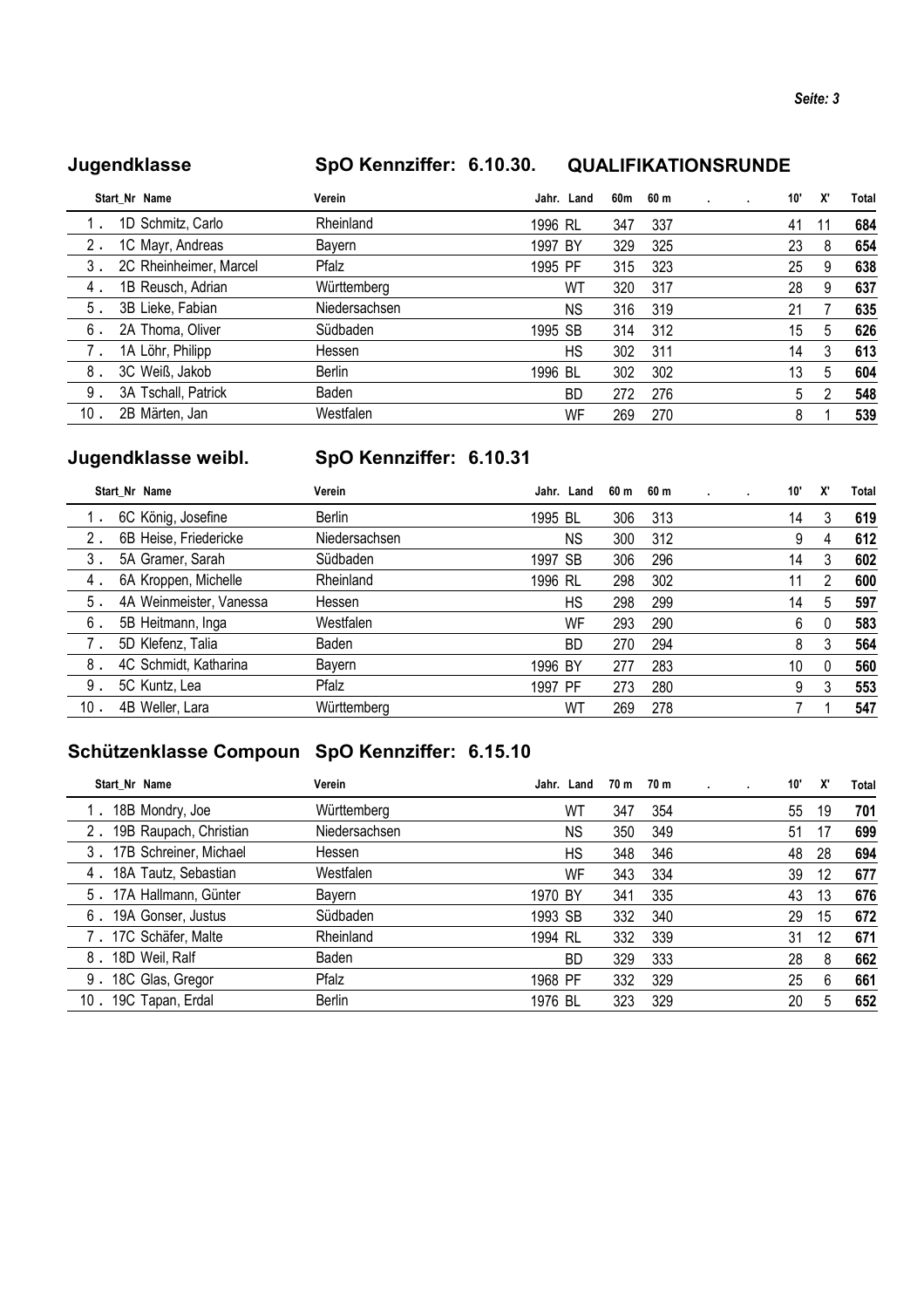## Damenklasse Compound SpO Kennziffer: 6.15.11

| Start Nr Name                   | Verein        |         | Jahr. Land | 70 m | 70 m |  | 10' | X' | Total |
|---------------------------------|---------------|---------|------------|------|------|--|-----|----|-------|
| 20B Meißner, Janine             | Hessen        |         | HS         | 343  | 342  |  | 41  | 15 | 685   |
| 2. 20A Sauter, Patricia         | Bayern        | 1990 BY |            | 337  | 326  |  | 33  | 10 | 663   |
| 3. 22A Keller, Gudrun           | Südbaden      | 1967 SB |            | 326  | 336  |  | 32  |    | 662   |
| 4 . 21D Schall, Velia           | Baden         |         | BD         | 327  | 323  |  | 18  | 8  | 650   |
| 5. 20C Bumke, Heike             | Rheinland     | 1961 RL |            | 319  | 326  |  | 20  |    | 645   |
| 6. 21A Granitza, Karina         | Westfalen     |         | WF         | 317  | 323  |  | 18  | 3  | 640   |
| 7. 22C Sternheim, Sarah Mareike | <b>Berlin</b> | 1982 BL |            | 310  | 310  |  | 14  | 8  | 620   |
| 8. 21B Mondry, Renee            | Württemberg   |         | WΤ         | 304  | 312  |  | 14  | 5  | 616   |
| 9. 22B Lieke, Christine         | Niedersachsen |         | <b>NS</b>  | 301  | 304  |  | 15  | 5  | 605   |
| 10. 21C Glas, Heike             | Pfalz         | 1965 PF |            | 293  | 293  |  | 8   |    | 586   |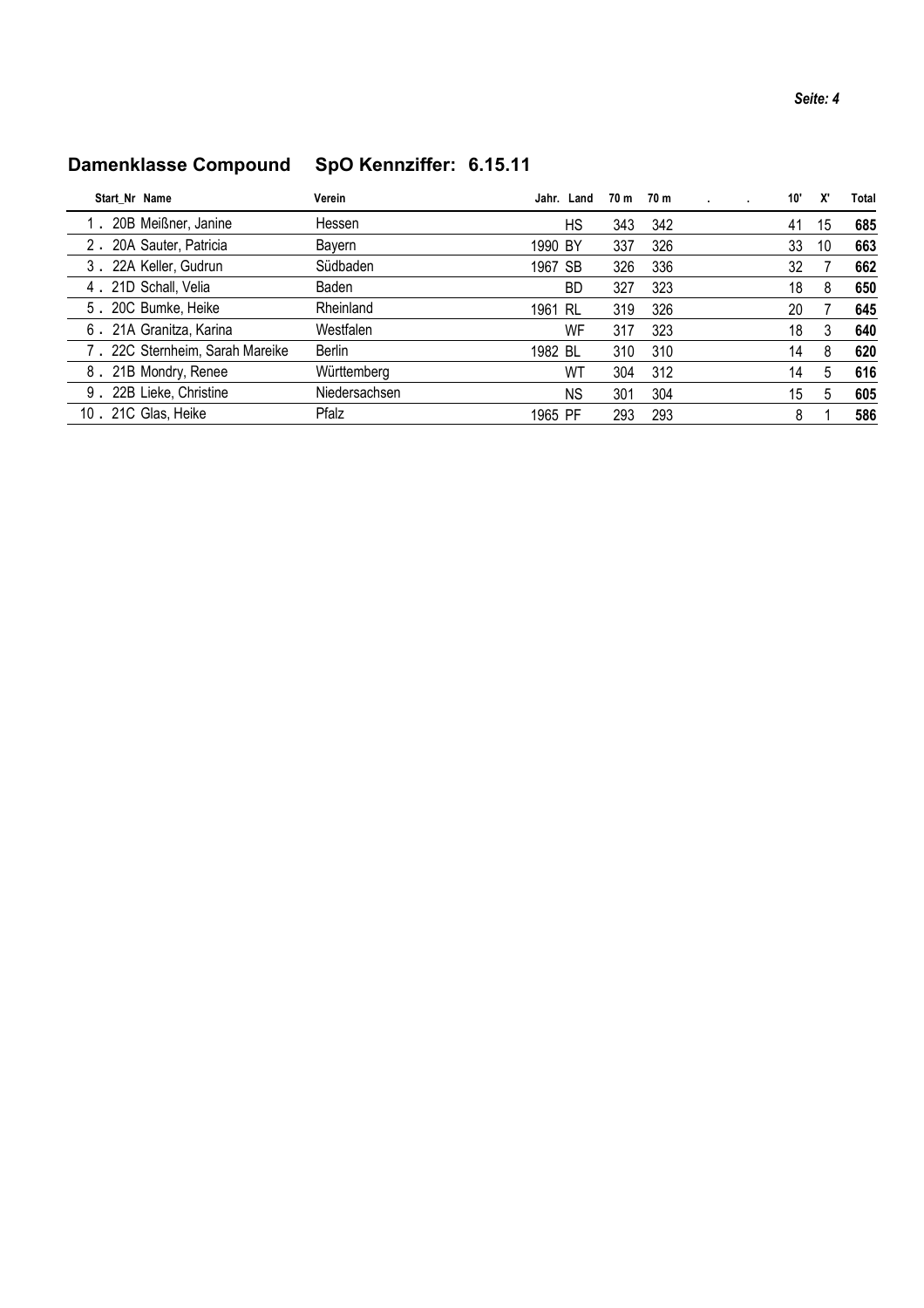## Württembergischer Schützenverband 1850 e.V. Ländervergleichswettkampf 2012 **Bogenschießen FITA Runde** in Welzheim vom 18. August bis 18. August 2012

## **Mannschaft: Recurve Mixed Team**

| 1. Niedersachsen 1 | 11A<br>12C             | Keib, Heiko<br>Freimann, Katharina       | 658<br>598 |
|--------------------|------------------------|------------------------------------------|------------|
| 2. Hessen 1        | 7A<br>12B              | Langkabel, Rick<br>Eibeck, Pia           | 627<br>611 |
| 3. Württemberg 2   | 8B<br>15B              | Weiss, Christian<br>Manz, Evelin         | 661<br>574 |
| 4. Baden 1         | 10D<br>15D             | Rieger, Cedric<br>Wollitzer, Alexandra   | 660<br>563 |
| 5. Hessen 2        | 8A<br>14B              | Hillebrecht, Markus<br>Sauerwald, Carina | 646<br>576 |
| 6. Rheinland 1     | 11 <sub>C</sub><br>14C | Bremer, Tilman<br>Oswald, Lisa           | 647<br>565 |
| 7. Bayern 2        | 12A<br>8C              | Aichinger, Amelie<br>Wieser, Felix       | 612<br>599 |
| 8. Bayern 1        | 7C<br>14A              | Nesemann, Simon<br>Kiesshauer, Gorica    | 631<br>580 |
| 9. Westfalen 2     | 9B<br>16C              | Großmann, Tim<br>Disse, Anja             | 640<br>560 |
| 10. Rheinland 2    | 8D<br>16A              | Timmermanns, Markus<br>Niediek, Verena   | 603<br>589 |
| 11. Berlin 2       | 12D<br>11D             | Poßner, Susanne<br>Eichholz, Paul        | 614<br>577 |
| 12. Württemberg 1  | 7B<br>13B              | Schaaf, Simeon<br>Hutt, Sabrina          | 636<br>546 |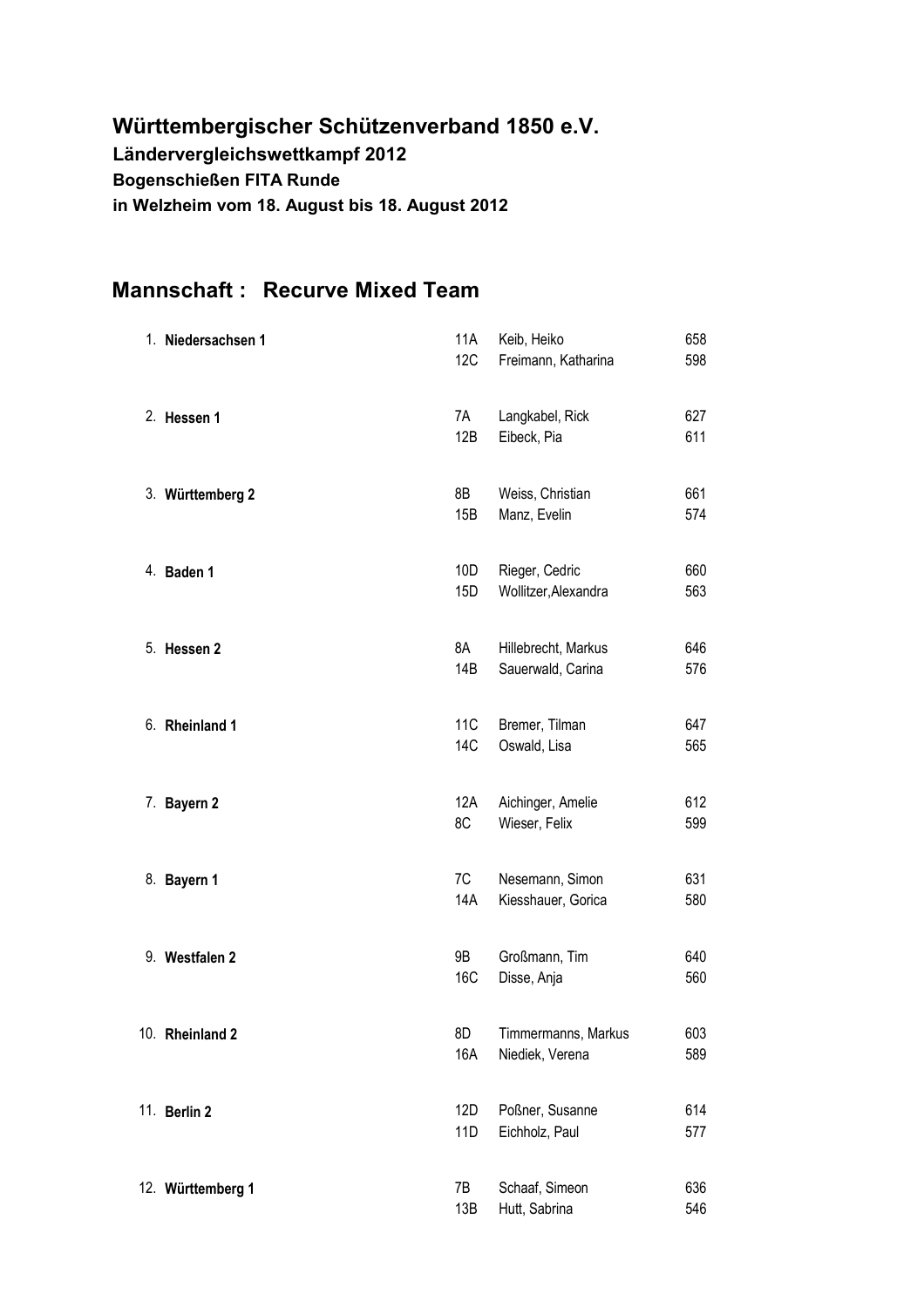| 13. Berlin 1        | 7D<br>15A  | Skoeries, Eric<br>Knaak, Antonia           | 647<br>522 |
|---------------------|------------|--------------------------------------------|------------|
| 14. Baden 2         | 9D<br>13D  | Meier, Jens<br>Braun, Verena               | 604<br>560 |
| 15. Pfalz 2         | 15C<br>9C  | Thümmler, Jutta<br>Janson, Maik            | 588<br>570 |
| 16. Niedersachsen 2 | 10A<br>16B | Rudolph, Kevin<br>Valentin, Alina          | 604<br>550 |
| 17. Südbaden 2      | 11B<br>14D | Langer, Pascal<br>Polej, Stefanie          | 611<br>530 |
| 18. Pfalz 1         | 10C<br>13C | Schuster, Andreas<br>Hilbinger, Dagmar     | 600<br>527 |
| 19. Südbaden 1      | 9A<br>16D  | Gramer, Simon<br>Mühlfriedel, Doris        | 594<br>531 |
| 20. Westfalen 1     | 10B<br>13A | Winkelmeyer, Lukas<br>Bartholomäus, Sabine | 612<br>493 |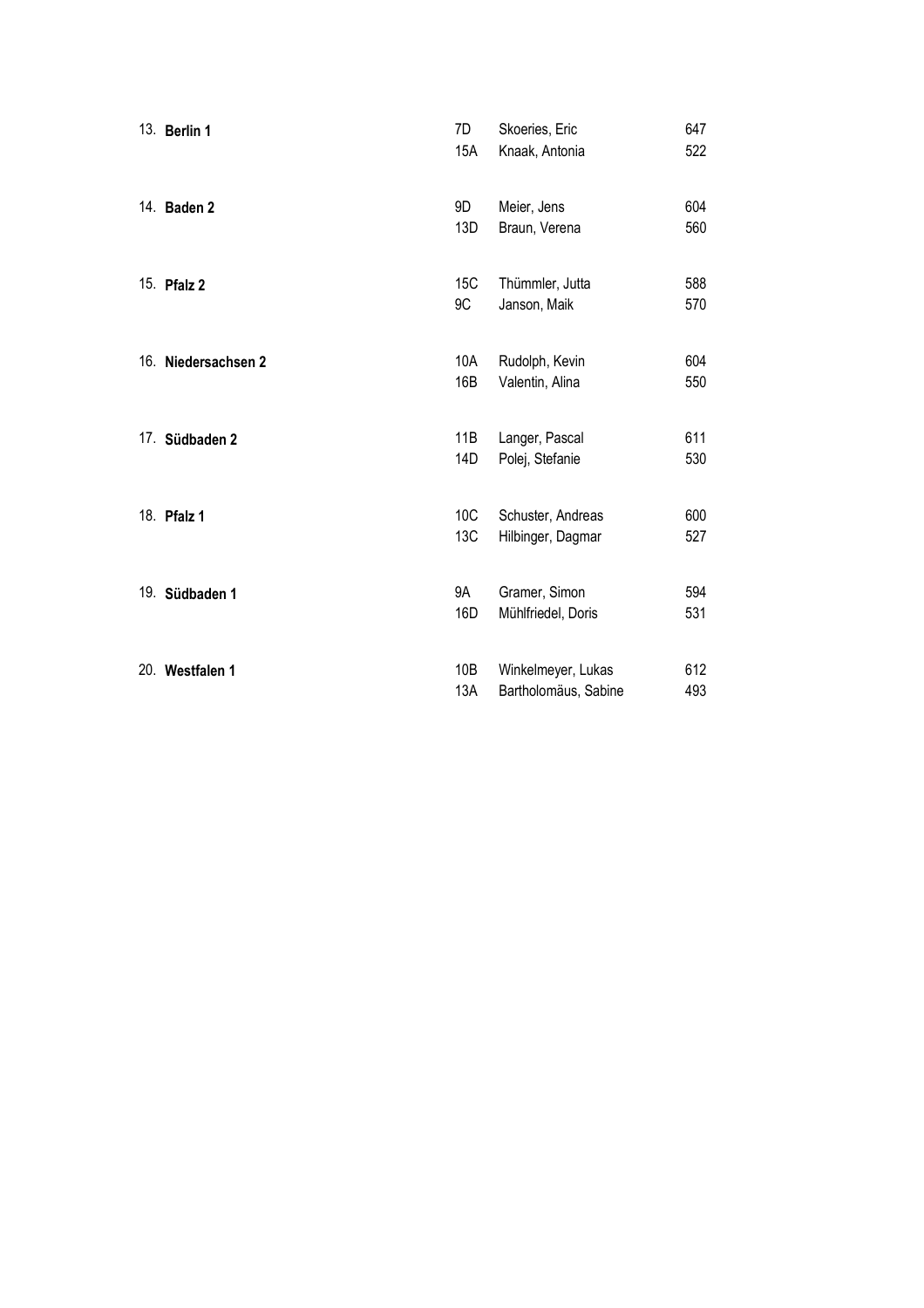## Mannschaft: Jugendklasse Mixed Team

| 1. Rheinland     | 1D<br>6A | Schmitz, Carlo<br>Kroppen, Michelle   | 684<br>600 |
|------------------|----------|---------------------------------------|------------|
| 2. Niedersachsen | 3B<br>6B | Lieke, Fabian<br>Heise, Friedericke   | 635<br>612 |
| 3. Südbaden      | 2A<br>5A | Thoma, Oliver<br>Gramer, Sarah        | 626<br>602 |
| 4. Berlin        | 6C<br>3C | König, Josefine<br>Weiß, Jakob        | 619<br>604 |
| 5. Bayern        | 1C<br>4C | Mayr, Andreas<br>Schmidt, Katharina   | 654<br>560 |
| 6. Hessen        | 1A<br>4A | Löhr, Philipp<br>Weinmeister, Vanessa | 613<br>597 |
| 7. Pfalz         | 2C<br>5C | Rheinheimer, Marcel<br>Kuntz, Lea     | 638<br>553 |
| 8. Württemberg   | 1B<br>4B | Reusch, Adrian<br>Weller, Lara        | 637<br>547 |
| 9. Westfalen     | 5B<br>2B | Heitmann, Inga<br>Märten, Jan         | 583<br>539 |
| 10. Baden        | 5D<br>3A | Klefenz, Talia<br>Tschall, Patrick    | 564<br>548 |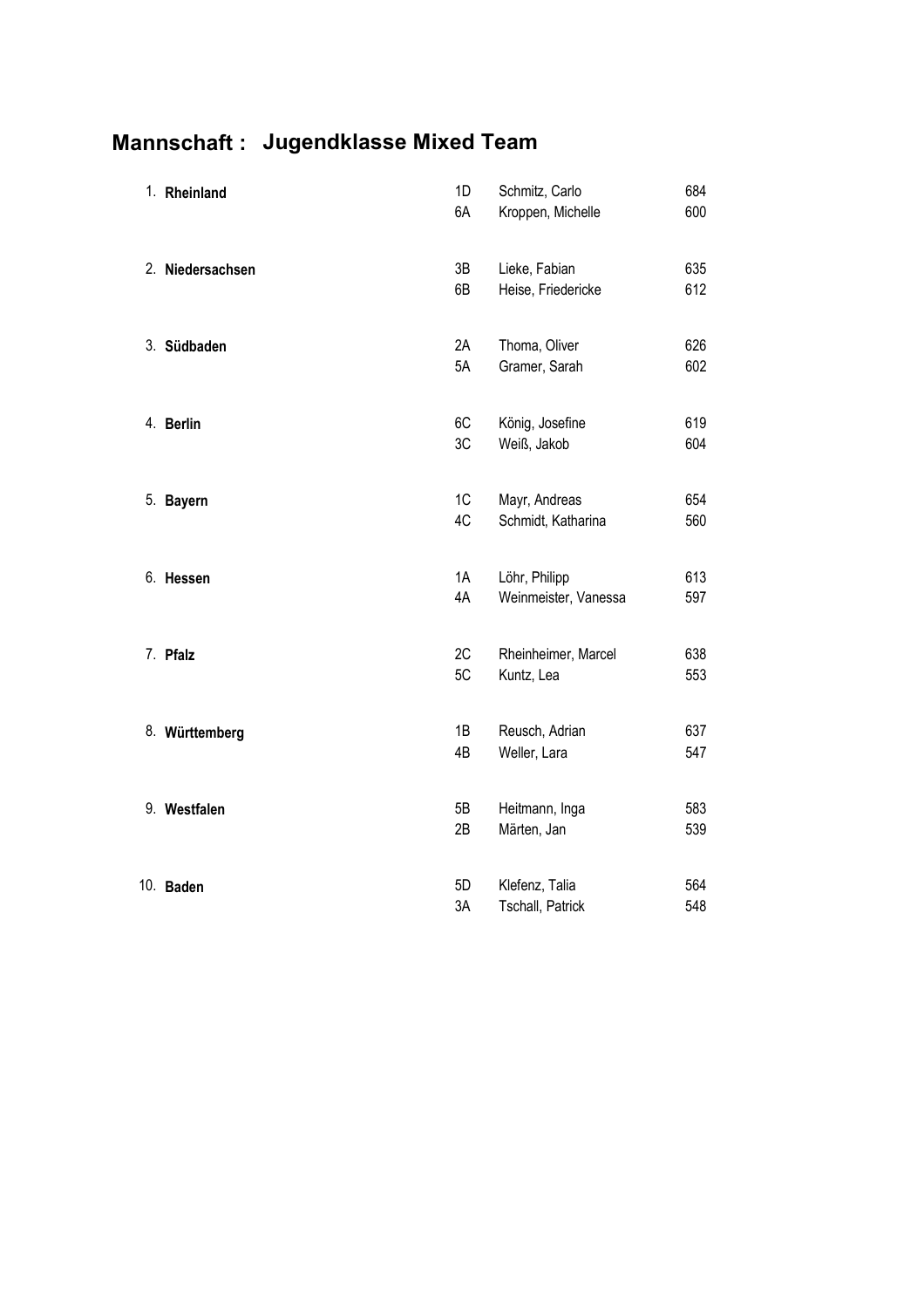## **Mannschaft: Compound Mixed Team**

| 1. Hessen        | 17B<br>20B             | Schreiner, Michael<br>Meißner, Janine    | 694<br>685 |
|------------------|------------------------|------------------------------------------|------------|
| 2. Bayern        | 17A<br>20A             | Hallmann, Günter<br>Sauter, Patricia     | 676<br>663 |
| 3. Südbaden      | 19A<br>22A             | Gonser, Justus<br>Keller, Gudrun         | 672<br>662 |
| 4. Württemberg   | 18B<br>21B             | Mondry, Joe<br>Mondry, Renee             | 701<br>616 |
| 5. Westfalen     | <b>18A</b><br>21A      | Tautz, Sebastian<br>Granitza, Karina     | 677<br>640 |
| 6. Rheinland     | 17 <sub>C</sub><br>20C | Schäfer, Malte<br>Bumke, Heike           | 671<br>645 |
| 7. Baden         | 18D<br>21D             | Weil, Ralf<br>Schall, Velia              | 662<br>650 |
| 8. Niedersachsen | 19B<br>22B             | Raupach, Christian<br>Lieke, Christine   | 699<br>605 |
| 9. Berlin        | 19C<br><b>22C</b>      | Tapan, Erdal<br>Sternheim, Sarah Mareike | 652<br>620 |
| 10. Pfalz        | <b>18C</b><br>21C      | Glas, Gregor<br>Glas, Heike              | 661<br>586 |